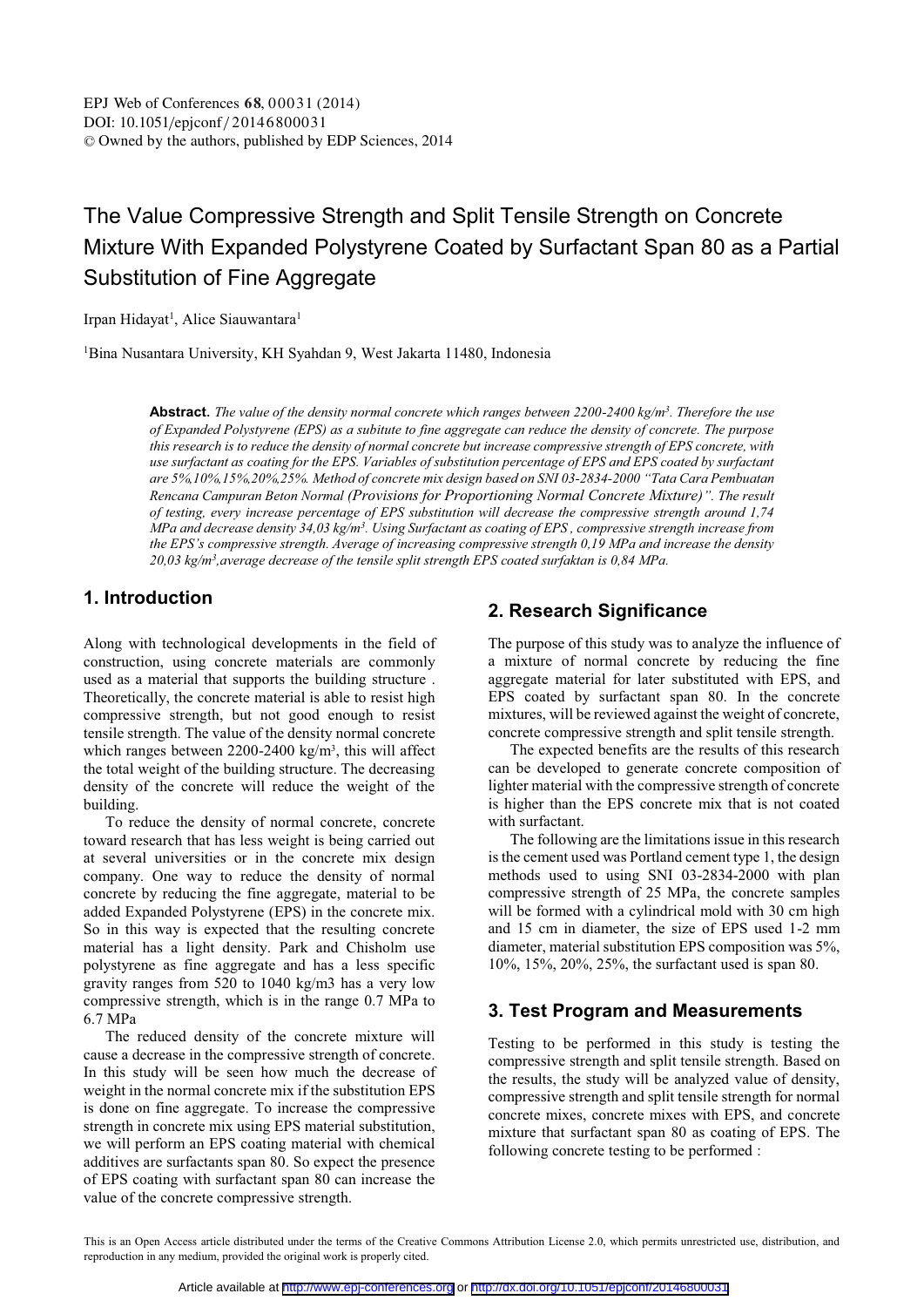#### **3.1 Compressive Strength**

Compressive strength is the ability of concrete to resist compressive strength with a certain weight on the concrete surface area. The tools are used for testing the compressive strength test is a compression test. Compressive strength formula are used by SNI 03-1974- 2000:

Compressive strength concrete :  $\frac{P}{\lambda}$  $\overline{A}$  (1)

Description:

 $P =$  maximum load (kg)

 $A = cross-sectional area of the test sample (cm<sup>2</sup>)$ 

The steps compressive strength testing that prepare specimens already in curing many as 3 samples, consider and record the weight of the sample, place the sample in the testing test, providing a constant load on the concrete until the concrete failure and noted the ability to resist maximum concrete compressive strength, tests performed at 28 days.

#### **3.2 Split Tensile Strength**

Tensile strength of concrete is the ability to resist the concrete tensile strength. Tensile test equipment that is

used is the Universal Testing Machine. Provisions of tensile strength testing of concrete by SNI 03-2491-2002. Tensile strength of concrete formula:

$$
f_{ct} \quad \vdots \quad \frac{2P}{LD} \tag{2}
$$

Description:

 $f_{ct}$  = split tensile strength (MPa)

 $P =$  maximum test load (N)

 $L =$  length of the sample (mm)

 $D =$  diameter of the sample (mm)

The steps tensile strength testing of concrete that prepare 3 pieces of concrete sample at concrete age of 28 days and perform tensile testing of concrete by using Universal Testing Machine tools.

### **4. Test Results and Analysis**

Concrete mixture proportion is designed under the provisions of SNI 03-2834-2002, *Tata Cara Pembuatan Rencana Campuran Beton Normal* (Provisions for Proportioning Normal Concrete Mixture). The material proportions required per m3 for each EPS percentage are shown in the Table 1.

|                       |                |                     | <b>Proportion Mixed Concrete</b> |               |        |                                      |              |  |
|-----------------------|----------------|---------------------|----------------------------------|---------------|--------|--------------------------------------|--------------|--|
| <b>Variabel</b>       | Volume         | Coarse<br>Aggregate | Fine<br>Aggregate                | <b>Cement</b> | Water  | <b>Subtitution</b><br>Fine Aggregate |              |  |
|                       |                | (kg)                | (kg)                             | (kg)          | (L)    | EPS(gr)                              | Sand<br>(Kg) |  |
| Normal                | $1 \text{m}^3$ | 1164,92             | 505,29                           | 355,77        | 159,01 |                                      | 505,29       |  |
| <b>EPS 5%</b>         | $1 \text{m}^3$ | 1140,65             | 589,06                           | 355,77        | 99,53  | 358,02                               | 559,61       |  |
| EPS 10%               | $1 \text{m}^3$ | 1141,55             | 549,55                           | 355,77        | 138,13 | 668,01                               | 494,59       |  |
| EPS 15%               | $1 \text{m}^3$ | 1140,65             | 589,06                           | 355,77        | 99,53  | 1074,05                              | 500,70       |  |
| <b>EPS 20%</b>        | $1 \text{m}^3$ | 1140,65             | 537,27                           | 355,77        | 151,31 | 1306,17                              | 429,82       |  |
| EPS $25%$             | $1 \text{m}^3$ | 1140,65             | 589,06                           | 355,77        | 99,53  | 1790,09                              | 441,79       |  |
| EPS surfactant 5%     | $1 \text{m}^3$ | 1151,99             | 504,10                           | 355,77        | 173,14 | 593,39                               | 478,90       |  |
| EPS surfactant $10\%$ | $1 \text{m}^3$ | 1151,99             | 515,32                           | 355,77        | 161,92 | 1213,18                              | 412,25       |  |
| EPS surfactant 15%    | $1 \text{m}^3$ | 1121,36             | 515,73                           | 355,77        | 192,15 | 1821,21                              | 438,37       |  |
| EPS surfactant 20%    | $1 \text{m}^3$ | 1121,36<br>515,73   |                                  | 355,77        | 192,15 | 2428,28                              | 412,58       |  |
| EPS surfactant 25%    | $1 \text{m}^3$ | 1117,96             | 529,79                           | 355,77        | 181,48 | 3118,15                              | 397,35       |  |

#### **Table 1 Proportion Mixed Concrete**

From the results of laboratory tests performed on the data obtained by the compressive strength and split tensile strength of concrete at 28 days. Tests carried out for 3 samples for each variable. Here are the results of testing the compressive strength and tensile strength of normal concrete, with EPS concrete mixture, and mix concrete with EPS coated by surfactant span 80.

#### **4.1 Compressive Strength Test Results**

Tables 2 and 3 are the results of testing the compressive strength of concrete mix for EPS and EPS were coated by surfactant.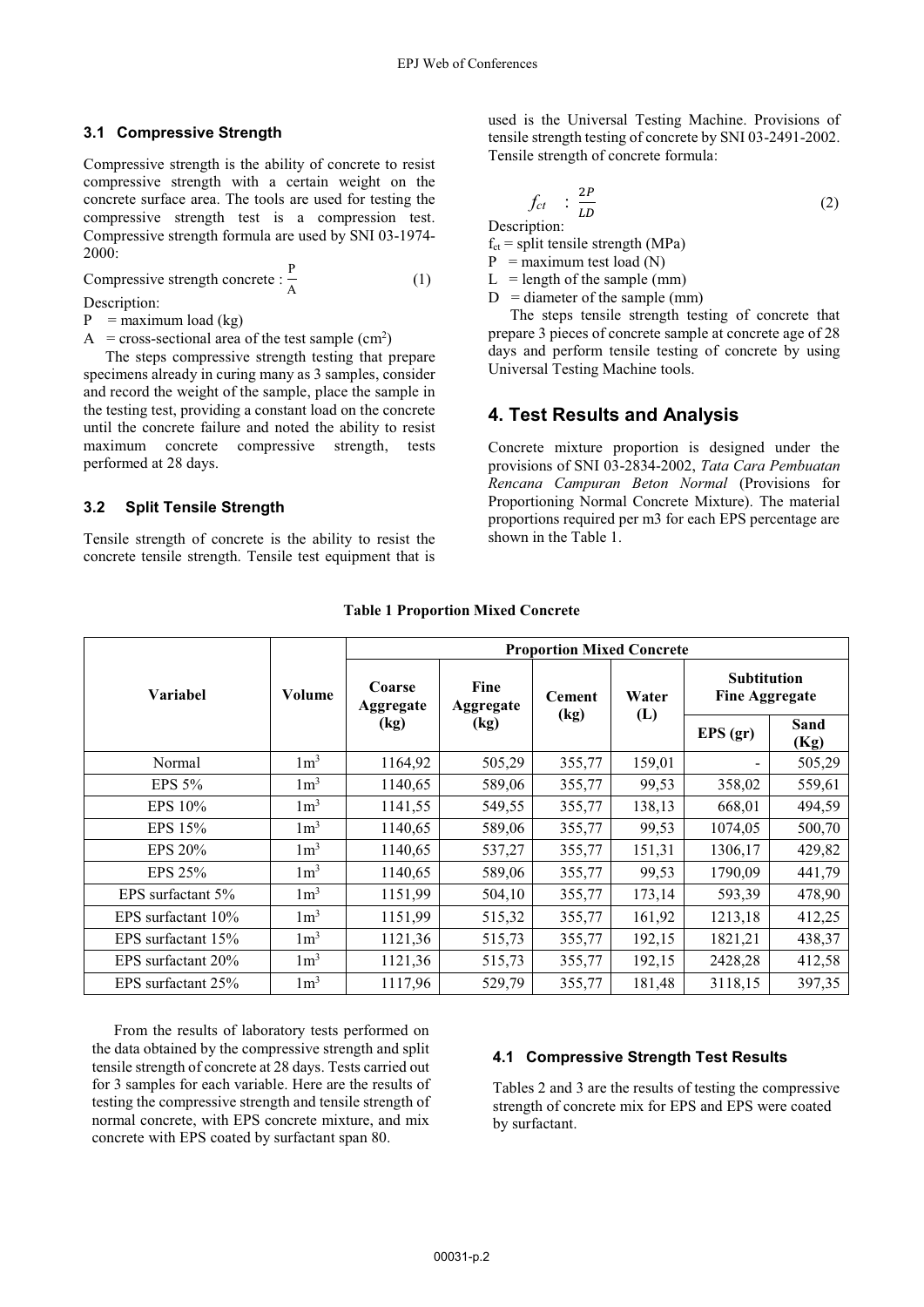#### ICASCE 2013

| N <sub>0</sub> | <b>Variabel</b>       | Volume<br><b>Sample</b><br>$(m^3)$ | Area<br>Sampel<br>(mm <sup>2</sup> ) | Weight<br>(kg) | <b>Experi</b><br>ment<br><b>Test</b><br><b>Results</b><br>(kN) | Compressive<br>Strength at<br>28 days<br>(MPa) | Compressive<br><b>Strength</b><br>Average<br>(MPa) | Weight<br>Average<br>(kg) | <b>Density</b><br>(kg/m <sup>3</sup> ) |
|----------------|-----------------------|------------------------------------|--------------------------------------|----------------|----------------------------------------------------------------|------------------------------------------------|----------------------------------------------------|---------------------------|----------------------------------------|
|                |                       | $v =$<br>$\pi r^2 t$               | $A = \pi r^2$                        |                | (P)                                                            | $f'c=$<br>(Px1000)/A                           | f'cr                                               | br                        | $\mathbf{b} \mathbf{r}/\mathbf{v}$     |
|                |                       |                                    |                                      | 11,43          | 420                                                            | 23,78                                          |                                                    |                           |                                        |
| $\mathbf{1}$   | EPS $0\%$             | 0,0053                             | 17662,5                              | 11,675         | 450                                                            | 25,48                                          | 24,53                                              | 11,58                     | 2184,79                                |
|                |                       |                                    |                                      | 11,625         | 430                                                            | 24,35                                          |                                                    |                           |                                        |
|                | 2<br>EPS 5%<br>0,0053 |                                    |                                      | 11,438         | 350                                                            | 19,82                                          |                                                    |                           |                                        |
|                |                       |                                    | 17662,5                              | 11,129         | 350                                                            | 19,82                                          | 19,63                                              | 11,2                      | 2113,14                                |
|                |                       |                                    |                                      | 11,024         | 340                                                            | 19,25                                          |                                                    |                           |                                        |
|                |                       |                                    | 17662,5                              | 11,05          | 330                                                            | 18,68                                          | 18,12                                              | 11,07                     | 2089,11                                |
| $\mathfrak{Z}$ | EPS 10%               | 0,0053                             |                                      | 11,02          | 330                                                            | 18,68                                          |                                                    |                           |                                        |
|                |                       |                                    |                                      | 11,139         | 300                                                            | 16,99                                          |                                                    |                           |                                        |
|                |                       |                                    |                                      | 10,796         | 310                                                            | 17,55                                          |                                                    |                           |                                        |
| 4              | EPS 15%               | 0,0053                             | 17662,5                              | 11,107         | 290                                                            | 16,42                                          | 16,99                                              | 11                        | 2076,34                                |
|                |                       |                                    |                                      | 11,103         | 300                                                            | 16,99                                          |                                                    |                           |                                        |
|                |                       |                                    |                                      | 10,879         | 280                                                            | 15,85                                          |                                                    |                           |                                        |
| 5              | <b>EPS 20%</b>        | 0,0053                             | 17662,5                              | 10,867         | 290                                                            | 16,42                                          | 16,23                                              | 10,88                     | 2053,06                                |
|                |                       |                                    |                                      | 10,89          | 290                                                            | 16,42                                          |                                                    |                           |                                        |
|                |                       |                                    |                                      | 10,565         | 320                                                            | 18,12                                          |                                                    |                           |                                        |
| 6              | EPS 25%               | 0,0053                             | 17662,5                              | 10,58          | 290                                                            | 16,42                                          | 15,85                                              | 10,68                     | 2014,63                                |
|                |                       |                                    |                                      | 10,88          | 230                                                            | 13,02                                          |                                                    |                           |                                        |

## **Table 2 Compressive Strength Concrete EPS at 28 days**

## **Table 3 Compressive Strength Concrete EPS Coated by Surfactant at 28 Days**

| No.                  | <b>Variabel</b> | Volume<br>Sample<br>(m <sup>3</sup> ) | Area<br>Sampel<br>(mm <sup>2</sup> ) | Weight<br>(kg) | <b>Experi</b><br>ment<br><b>Test</b><br><b>Results</b><br>(kN) | Compressive<br>Strength at<br>28 days<br>(MPa) | Compressive<br>Strength<br>Average<br>(MPa) | Weight<br>Average<br>(kg) | <b>Density</b><br>(kg/m <sup>3</sup> ) |
|----------------------|-----------------|---------------------------------------|--------------------------------------|----------------|----------------------------------------------------------------|------------------------------------------------|---------------------------------------------|---------------------------|----------------------------------------|
|                      |                 | $v =$<br>$\pi r^2 t$                  | $A = \pi r^2$                        |                | (P)                                                            | $f'c=$<br>(Px1000)/A                           | fcr                                         | br                        | $\mathbf{b} \mathbf{r}/\mathbf{v}$     |
|                      |                 |                                       |                                      | 11,112         | 350                                                            | 19,82                                          | 19,48                                       | 11,34                     |                                        |
|                      | EPSS $5\%$      | 0,0053                                | 17662,5                              | 11,43          | 350                                                            | 19,82                                          |                                             |                           | 2140,65                                |
|                      |                 |                                       |                                      | 11,458         | 350                                                            | 19,82                                          |                                             |                           |                                        |
|                      |                 |                                       | 17662,5                              | 11,08          | 320                                                            | 18,12                                          | 18                                          |                           |                                        |
| 2                    | <b>EPSS 10%</b> | 0,0053                                |                                      | 11,311         | 320                                                            | 18,12                                          |                                             | 11,18                     | 2109,32                                |
|                      |                 |                                       |                                      | 11,245         | 330                                                            | 18,68                                          |                                             |                           |                                        |
|                      |                 |                                       |                                      | 11,197         | 310                                                            | 17,55                                          | 17,1                                        | 11,05                     | 2085,54                                |
| 3                    | <b>EPSS 15%</b> | 0,0053                                | 17662,5                              | 11,291         | 300                                                            | 16,99                                          |                                             |                           |                                        |
|                      |                 |                                       |                                      | 10,874         | 300                                                            | 16.99                                          |                                             |                           |                                        |
|                      |                 |                                       |                                      | 10,988         | 300                                                            | 16.99                                          |                                             |                           |                                        |
| 4                    | <b>EPSS 20%</b> | 0,0053                                | 17662,5                              | 10,918         | 290                                                            | 16,42                                          | 16,42                                       | 10,97                     | 2070,94                                |
|                      |                 |                                       |                                      | 10,974         | 280                                                            | 15,85                                          |                                             |                           |                                        |
|                      |                 |                                       |                                      | 10,822         | 260                                                            | 14,72                                          |                                             |                           |                                        |
| 5<br><b>EPSS 25%</b> |                 | 0,0053                                | 17662,5                              | 10,900         | 310                                                            | 17,55                                          | 15,63                                       | 10,87                     | 2051,84                                |
|                      |                 |                                       |                                      | 10,777         | 290                                                            | 16,42                                          |                                             |                           |                                        |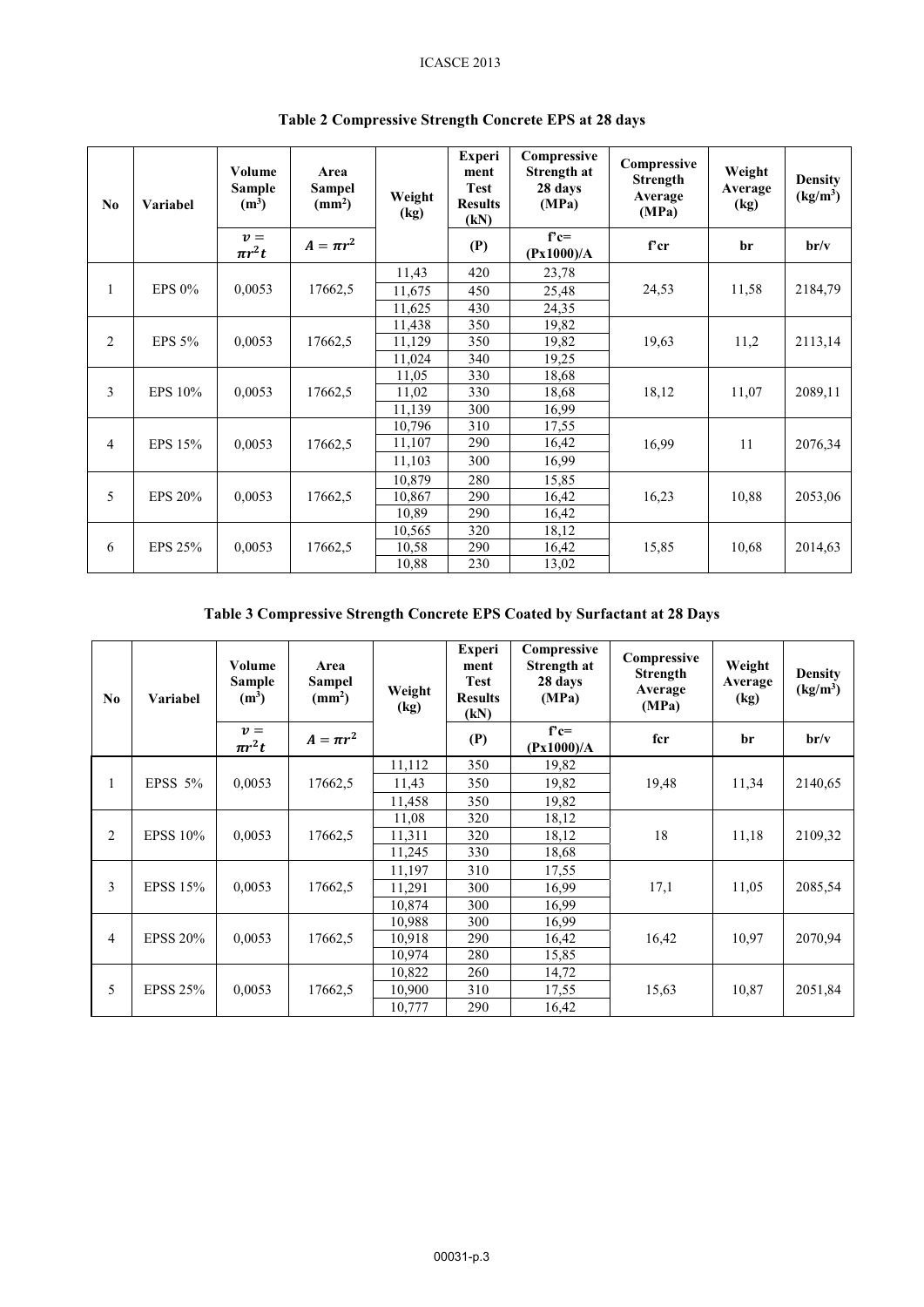

**Figure 1 Percentage of EPS VS Density**

According to the testing, Figure 1 can be shown that with the increasing percentage of substitution EPS will be reduced the density of the concrete. The density value will increase with the addition of a surfactant span 80 as coating of EPS in the concrete mix. Increasing the density of the concrete mixture EPS were coated surfactant also affect the compressive strength (figure 2). The compressive strength of concrete increases due to the influence of surfactant span 80 as coating of EPS, so the EPS granules become harder.



**Figure 2 Percentage Compressive Strength vs EPS**

Based on Figures 3 and 4, the increasing density of the concrete will increase the value of the compressive strength of concrete. This behavior occurs for concrete mixes with EPS and the EPS coated by surfactant span 80.



**Figure 3 Density EPS vs. Concrete Compressive Strength**



#### **Figure 4 Density vs EPS coated by surfactant Concrete Compressive Strength**

In Table 4, the difference or addition of compressive strength of concrete mix concrete EPS and EPS coated by surfactant having an average increase of concrete compressive strength of 0,19 MPa. From this testing it can be shown that the concrete mixture that EPS coated by surfactant can increase the compressive strength of concrete, but the value is not significant.

| $\frac{6}{6}$<br><b>Subtitution</b> | <b>EPS</b><br>(MPa) | <b>EPS</b><br>surfactant<br>(MPa) | <b>Deviation</b><br>(MPa) |
|-------------------------------------|---------------------|-----------------------------------|---------------------------|
| $0\%$                               | 24,53               | 24,53                             | 0,00                      |
| $5\%$                               | 19,63               | 19,82                             | 0,19                      |
| 10%                                 | 18,12               | 18,31                             | 0,19                      |
| 15%                                 | 16,99               | 17,17                             | 0,19                      |
| 20%                                 | 16,23               | 16,42                             | 0.19                      |
| 25%                                 | 15,85               | 16,23                             | 0,38                      |
|                                     | Average             |                                   | 0.19                      |

**Table 4 Comparison of Concrete Compressive Strength EPS and EPS Coated by Surfactant**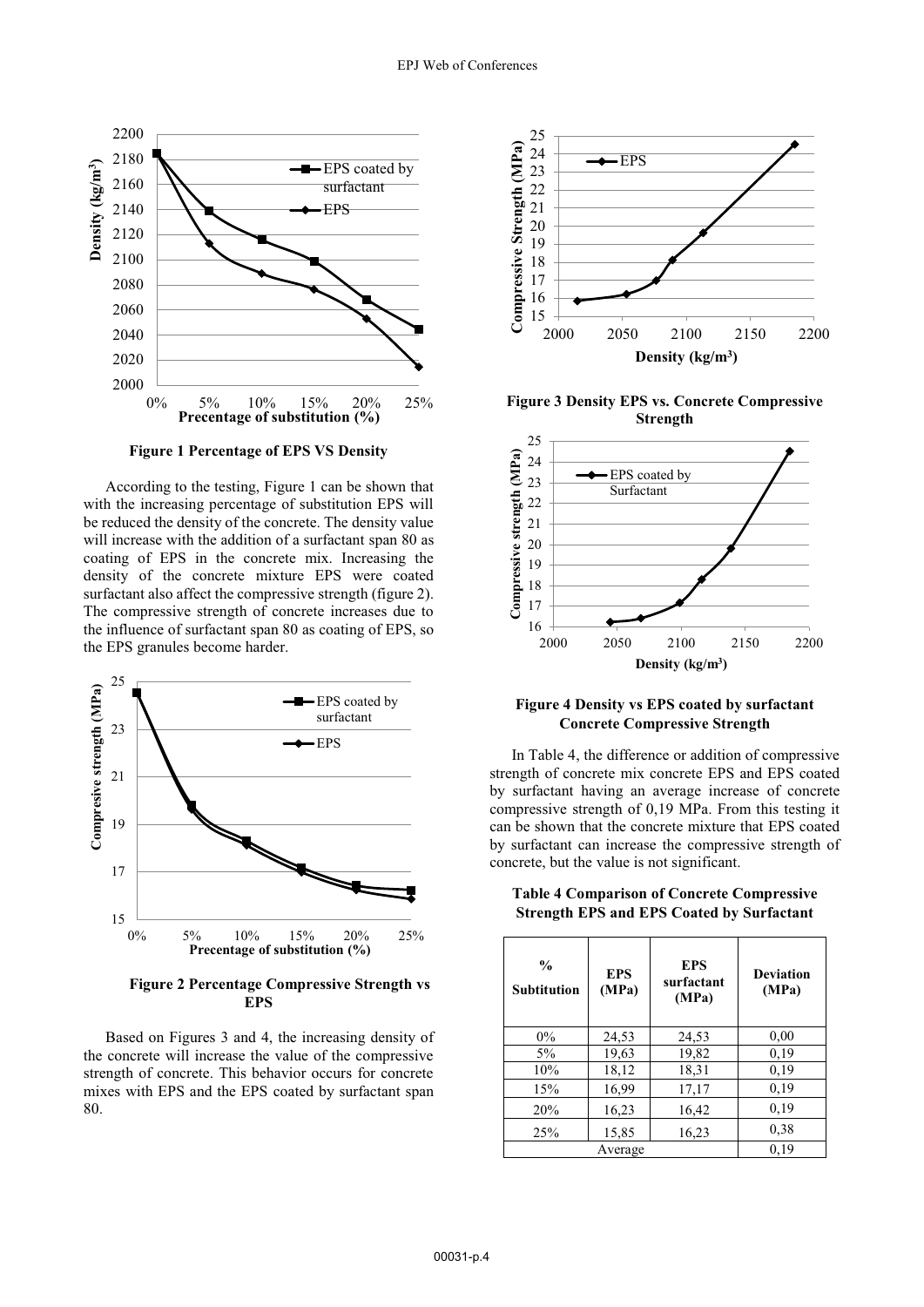| $\frac{0}{0}$<br><b>Subtit</b><br>ution | <b>EPS</b><br>(MPa) | <b>EPS</b><br>surfactant<br>(MPa) | <b>Deviation</b><br>(MPa) |
|-----------------------------------------|---------------------|-----------------------------------|---------------------------|
| $0\%$                                   | 2184,79             | 2184,79                           | 0,00                      |
| $5\%$                                   | 2113,14             | 2138,869                          | 25,73                     |
| 10%                                     | 2089,11             | 2115,971                          | 26,86                     |
| 15%                                     | 2076,34             | 2098,734                          | 22,40                     |
| 20%                                     | 2053,06             | 2068,412                          | 15,35                     |
| 25%                                     | 2014,63             | 2044,444                          | 29,82                     |
|                                         | Average             |                                   | 20,03                     |

**Table 5 Comparison of Mixed Concrete Concrete Density EPS and EPS Coated by Surfactant** 

Table 6 explain that every 5% decrease in EPS for fine aggregate substitute in concrete mixtures obtained an average reduction of compressive strength of 1,74 MPa and an average density of  $34.03 \text{ kg/m}^3$ . Decreasing in the compressive strength of normal concrete mix concrete to the proportion of 5% EPS amounted to 4,91 MPa, the values differences by a margin decline EPS another substitution proportion (10%, 15%, 20%, 25%).

**Table 6 Difference of Decline Compressive Strength and Density EPS** 

|          | f'e                 | <b>Density</b> | <b>Decrease Deviation</b><br>EPS each 5% |                              |  |
|----------|---------------------|----------------|------------------------------------------|------------------------------|--|
| Variabel | $(Kg/m^3)$<br>(MPa) |                | Compressive<br><b>Strength</b><br>(MPa)  | <b>Density</b><br>$(Kg/m^3)$ |  |
| $0\%$    | 24,53               | 2184,79        |                                          |                              |  |
| $5\%$    | 19,63               | 2113,14        | 4,91                                     | 71,65                        |  |
| 10%      | 18,12               | 2089,11        | 1,51                                     | 24,03                        |  |
| 15%      | 16,99               | 2076,34        | 1,13                                     | 12,77                        |  |
| 20%      | 16,23               | 2053,06        | 0.75                                     | 23,28                        |  |
| 25%      | 15,85               | 2014,63        | 0.38                                     | 38,44                        |  |
|          | Average             |                | 1,74                                     | 34,03                        |  |

Whereas decrease of the percentage substitution EPS 5 % were coated by surfactant in concrete mix, the average decrease in compressive strength of concrete of 1,66 MPa and a decrease in the average density of 28,07 kg/m3. In Table 7, it can be shown that any decrease in the density of the concrete it will also decrease the compressive strength of concrete.

|                 |             |                                        | <b>Decrease Deviation</b><br>EPS each 5% |                              |  |  |
|-----------------|-------------|----------------------------------------|------------------------------------------|------------------------------|--|--|
| <b>Variabel</b> | fс<br>(MPa) | <b>Density</b><br>(Kg/m <sup>3</sup> ) | f'c<br>(MPa)                             | <b>Density</b><br>$(Kg/m^3)$ |  |  |
| $0\%$           | 24,53       | 2184,79                                |                                          |                              |  |  |
| 5%              | 19,82       | 2138,87                                | 4,72                                     | 45,92                        |  |  |
| 10%             | 18.31       | 2115,97                                | 1,51                                     | 22,90                        |  |  |
| 15%             | 17,17       | 2098,73                                | 1,13                                     | 17,24                        |  |  |
| 20%             | 16,42       | 2068.41                                | 0.75                                     | 30,32                        |  |  |
| 25%             | 16,23       | 2044,44                                | 0.19                                     | 23,97                        |  |  |
|                 | Average     | 1,66                                   | 28.07                                    |                              |  |  |

#### **Table 7 Difference of Decline Compressive Strength and Density EPS Coated by Surfactant**

#### **4.2 Split Tensile Strength Test Results**

In addition to compressive strength test, the testing was also made of concrete split tensile strength test at the age of 28 days. The data will be obtained from tensile strength test of concrete mixtures with EPS and EPS were coated by surfactant as material substitution as fine aggregate.

The results of the split tensile strength testing for concrete at 28 days can be shown in Table 8. While in table 9, a split tensile strength and its density to mix concrete with EPS were coated by surfactant.

| <b>Variabel</b>       | Height<br>(mm) | <b>Diameter</b><br>(mm) | Volume<br>(m <sup>3</sup> )       | Weight<br>(kg) | <b>Experi</b><br>ment<br><b>Test</b><br><b>Results</b><br>(kN) | Compressive<br><b>Strength at 28</b><br>Days (MPa) | <b>Split</b><br>Tensile<br><b>Strength</b><br>Average<br>(MPa) | Weight<br>Average<br>$\left(\mathrm{kg}\right)$ | <b>Density</b><br>(kg/m <sup>3</sup> ) |
|-----------------------|----------------|-------------------------|-----------------------------------|----------------|----------------------------------------------------------------|----------------------------------------------------|----------------------------------------------------------------|-------------------------------------------------|----------------------------------------|
|                       | L              | D                       | $\boldsymbol{v}$<br>$= \pi r^2 t$ |                | P                                                              | (2P)/(LD)                                          | Fcr                                                            | br                                              | br/v                                   |
|                       | 150            | 300                     | 0,0053                            | 11,022         | 170                                                            | 7,56                                               |                                                                | 11,13                                           |                                        |
| Normal                |                |                         |                                   | 11,103         | 180                                                            | 8,00                                               | 7,85                                                           |                                                 | 2099,74                                |
|                       |                |                         |                                   | 11,253         | 180                                                            | 8,00                                               |                                                                |                                                 |                                        |
|                       |                |                         |                                   | 11,038         | 180                                                            | 8,00                                               |                                                                |                                                 | 2079,11                                |
| EPS $5%$              | 150            | 300                     | 0,0053                            | 10,988         | 150                                                            | 6,67                                               | 7,11                                                           | 11,02                                           |                                        |
|                       |                |                         |                                   | 11,024         | 150                                                            | 6,67                                               |                                                                |                                                 |                                        |
| <b>EPS 10%</b><br>150 | 300            | 0,0053                  | 11,050                            | 110            | 4,89                                                           |                                                    |                                                                | 2068,98                                         |                                        |
|                       |                |                         |                                   |                | 11,139                                                         | 160                                                | 7,11                                                           | 6,22                                            | 10,96                                  |

**Table 8 Split Tensile Strength Concrete EPS at 28 days**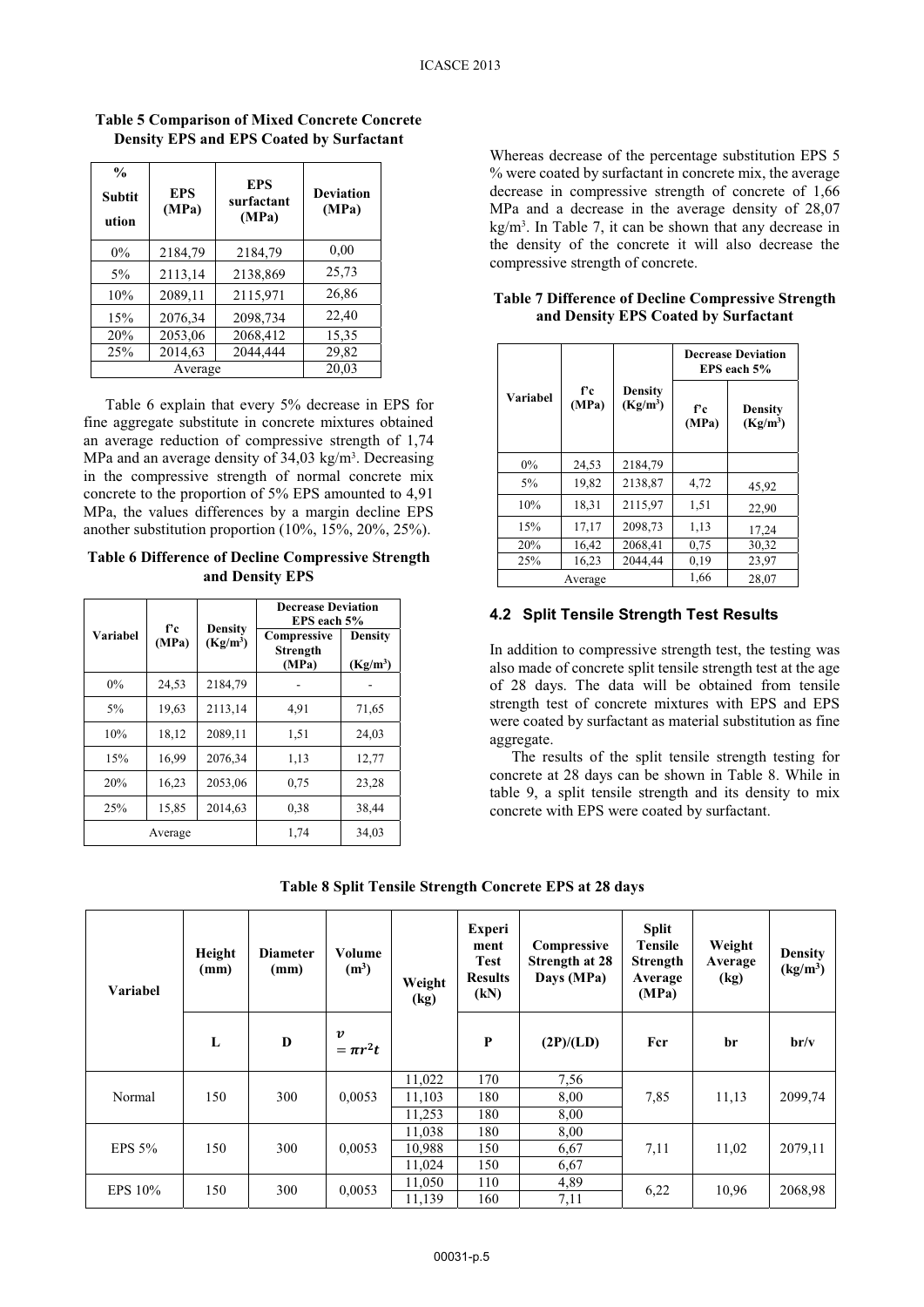|           |     |     |        | 10,700 | 150 | 6,67 |      |       |         |
|-----------|-----|-----|--------|--------|-----|------|------|-------|---------|
|           |     |     |        | 10,796 | 160 | 7,11 |      |       |         |
| EPS 15%   | 150 | 300 | 0,0053 | 10,841 | 100 | 4,44 | 5,93 | 10,91 | 2059,61 |
|           |     |     |        | 11,103 | 140 | 6,22 |      |       |         |
|           |     |     |        | 10,879 | 100 | 4,44 |      |       |         |
| EPS 20%   | 150 | 300 | 0,0053 | 10,767 | 140 | 6,22 | 5,48 | 10,85 | 2046,77 |
|           |     |     |        | 10,890 | 130 | 5,78 |      |       |         |
|           |     |     |        | 10,353 | 130 | 5,78 |      |       |         |
| EPS $25%$ | 150 | 300 | 0,0053 | 10,965 | 120 | 5,33 | 5,63 | 10,73 | 2025,51 |
|           |     |     |        | 10,880 | 130 | 5,78 |      |       |         |

**Table 9 Split Tensile Strength Concrete EPS Coated by Surfactant 28 days** 

| <b>Variabel</b> | Height<br>(mm) | <b>Diameter</b><br>(mm) | Volume<br>(m <sup>3</sup> )       | Weight<br>(kg) | <b>Experi</b><br>ment<br><b>Test</b><br><b>Results</b><br>(kN) | Compressive<br>Strength at 28<br>days MPa | <b>Split</b><br><b>Tensile</b><br><b>Strength</b><br>Average<br>(MPa) | Weight<br>Average<br>(kg) | <b>Density</b><br>(kg/m <sup>3</sup> ) |
|-----------------|----------------|-------------------------|-----------------------------------|----------------|----------------------------------------------------------------|-------------------------------------------|-----------------------------------------------------------------------|---------------------------|----------------------------------------|
|                 | L              | D                       | $\boldsymbol{v}$<br>$= \pi r^2 t$ |                | P                                                              | (2P)/(LD)                                 | Fcr                                                                   | br                        | br/v                                   |
|                 |                |                         |                                   | 11,021         | 140                                                            | 6,22                                      |                                                                       |                           |                                        |
| EPSS $5%$       | 150            | 300                     | 0,0053                            | 11,012         | 140                                                            | 6,22                                      | 5,93                                                                  | 11,08                     | 2090,18                                |
|                 |                |                         |                                   | 11.193         | 120                                                            | 5,33                                      |                                                                       |                           |                                        |
|                 |                |                         |                                   | 10,943         | 120                                                            | 5,33                                      |                                                                       |                           |                                        |
| <b>EPSS 10%</b> | 150            | 300                     | 0,0053                            | 11,128         | 120                                                            | 5,33                                      | 5,19                                                                  | 11,02                     | 2080,11                                |
|                 |                |                         |                                   | 10,995         | 110                                                            | 4,89                                      |                                                                       |                           |                                        |
|                 |                |                         |                                   | 10,997         | 100                                                            | 4,44                                      |                                                                       |                           |                                        |
| <b>EPSS 15%</b> | 150            | 300                     | 0,0053                            | 11,091         | 110                                                            | 4,89                                      | 4,89                                                                  | 10,99                     | 2074,1                                 |
|                 |                |                         |                                   | 10,882         | 120                                                            | 5,33                                      |                                                                       |                           |                                        |
|                 |                |                         |                                   | 10,988         | 110                                                            | 4,89                                      |                                                                       |                           |                                        |
| <b>EPSS 20%</b> | 150            | 300                     | 0,0053                            | 10,918         | 110                                                            | 4,89                                      | 4,74                                                                  | 10,91                     | 2059,01                                |
|                 |                |                         |                                   | 10,825         | 100                                                            | 4,44                                      |                                                                       |                           |                                        |
|                 |                |                         |                                   | 10,882         | 110                                                            | 4,89                                      |                                                                       |                           |                                        |
| <b>EPSS 25%</b> | 150            | 300                     | 0,0053                            | 10,779         | 100                                                            | 4,44                                      | 4,59                                                                  | 10,85                     | 2047,97                                |
|                 |                |                         |                                   | 10,894         | 100                                                            | 4,44                                      |                                                                       |                           |                                        |



**Figure 6 Percentage EPS to Split Tensile Strength** 

On Figure 6, can be shown a decline in the percentage of each additional substitution EPS and EPS were coated by surfactant as substitution the fine aggregate material. The addition of the surfactant as coating of EPS reduces the value of the tensile strength of the concrete of EPS.

# **5. Conclusion**

Based on the results obtained the following conclusions:

- - The substitution EPS of the fine aggregate in concrete mix then reduce the compressive strength, tensile strength and density of the normal concrete mix.
- - The addition of surfactant` span 80 as coating of EPS then increase compressive strength and density of the concrete mix, although not approaching the compressive strength and density of the normal concrete mix.
- - The decrease of the average compressive strength when substitution EPS 5 % of the fine aggregate with value 1,74 MPa, and the decrease of average density in the concrete mix is 34,03 kg/m3.